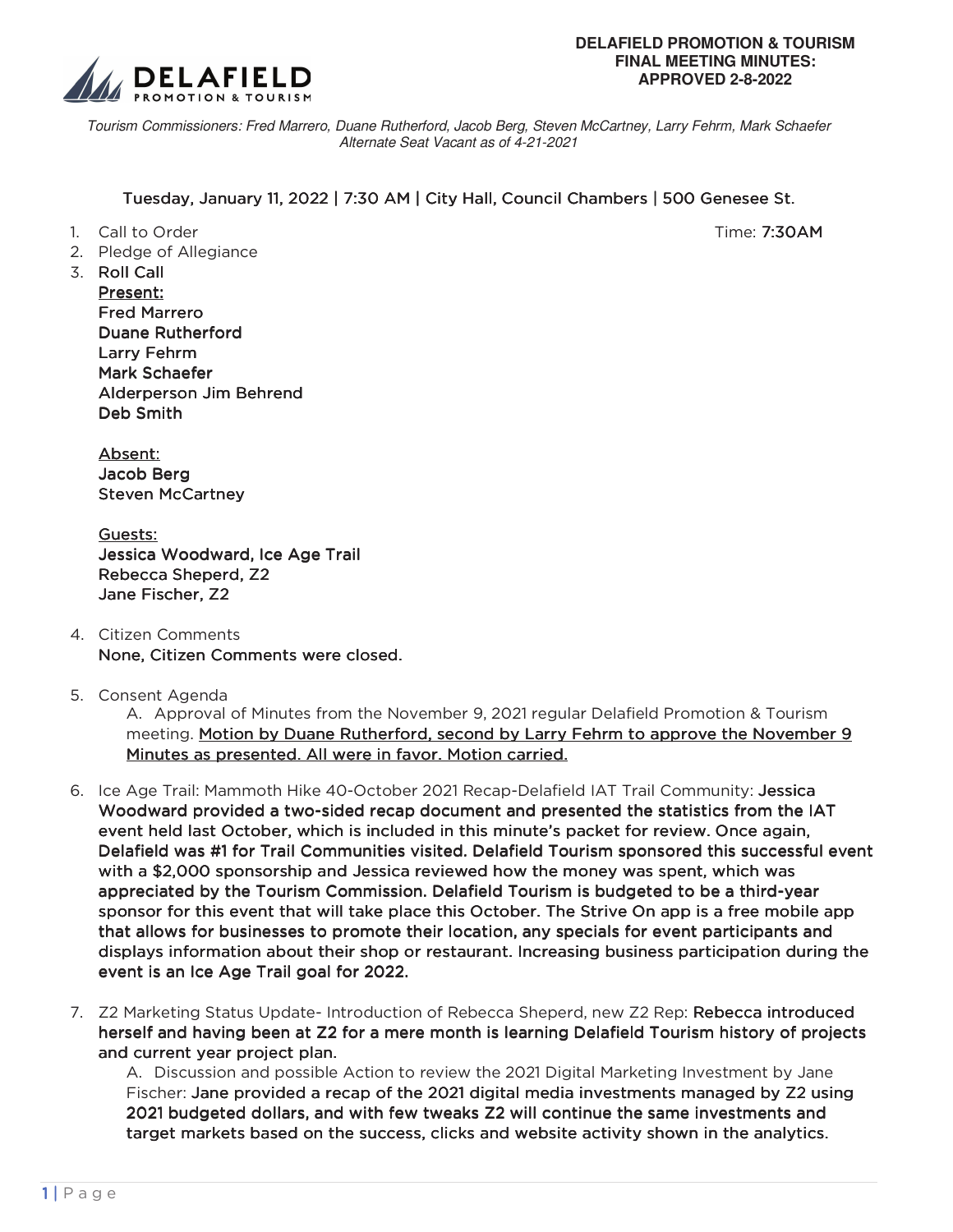

Tourism Commissioners: Fred Marrero, Duane Rutherford, Jacob Berg, Steven McCartney, Larry Fehrm, Mark Schaefer Alternate Seat Vacant as of 4-21-2021

B. Discussion and possible Action to review the 2022 Z2 Marketing Projects Time Line: Rebecca will provide a more detailed time line and project status for February 2022 Delafield Tourism meeting.

## 8. New Business

A. AAA Living – Complimentary article about Delafield, Wisconsin. Photo: Compliments of Delafield Promotion & Tourism. Deb Smith reviewed the article and thought another article for the summer months may be planned for 2022.

B. City of Delafield Ice Rink-Delafield Fish Hatchery Sports Commons-status: Deb Smith mentioned that DPW built and filled the new ice rink which is located on Main Street, just past the volley ball court, and worked with the City and DPW to understand how the rink Open and Closed status is communicated.

- 9. Old Business
	- A. City of Delafield Holiday Tree Lighting: \$100 collected and donated to the Kettle Moraine Food Pantry. Discussion followed regarding the size of both the event and attendees, which Deb Smith addressed. Deb also advised that she already had the event redrafted and was working with both Jessica Woodward from the Ice Age Trail and Mary Daniel from The Delafield History Center/Hawks Inn as a small event committee to discuss and document an event plan in a phased growth approach. The committee will share a final proposal at a future Delafield Tourism regular meeting for the Commissioners consideration.
	- B. DELAFREEZE: Delafield Chamber of Commerce-January 8, 2022: Recap: \$300 Sponsorship Deb Smith recapped the event by stating it was well attended, many more business sponsored activities around the downtown area and she opened the visitor center to greet both the ice sculptor artist (David Haas) and event guests. Smith said she counted 70 but most likely missed guests if she was assisting guests inside in the center. Smith added that she printed 50 walking maps and provided guests with directions and explanations about the event. It was noted during discussions that there was no temporary signage promoting DELAFREEZE such as the temporary signage installed for other events such as Ladies Night Out & Art Walks. It was suggested that Delafield Tourism might have a conversation with the Delafield Chamber about said signage & ask how Delafield Promotion & Tourism can assist in producing/sponsoring promotional assets for future DELAFREEZE events. Fred Marrero to contact Dawn Geller, Chamber Board President, to ask about their existing marketing plan for DELAFREEZE and offer possible assistance by Delafield Promotion & Tourism for future DELAFREEZE events.
	- C. The City of Delafield Deer Committee Update: Larry Fehrm recapped the committee meeting that met the previous evening and advised the Freeman has been helpful with their articles regarding the deer harvesting in the city.
- 10. City of Delafield Hotel Update: No report submitted, however Deb Smith added that she is contacting the hotels to inquire about the total number of overnight stays from 2019, 2020 and 2021 to support the Grant that is being written by Mark Herr @ Lapham Peak for their new proposed Lapham Lodge.
- 11. Delafield Promotion & Tourism Financials
	- A. Discussion and possible action to review the expense activity in the current financial reports Fred Marrero reviewed the recent November 2021 reports with the commission and also stated Deb Smiths recommendation to complete the Delafield Tourism 2020 City of Delafield contribution of \$92,677.54 should wait until all of the 4 Quarter Hotel Tax is received and the Commission can review Year End numbers for 2021.